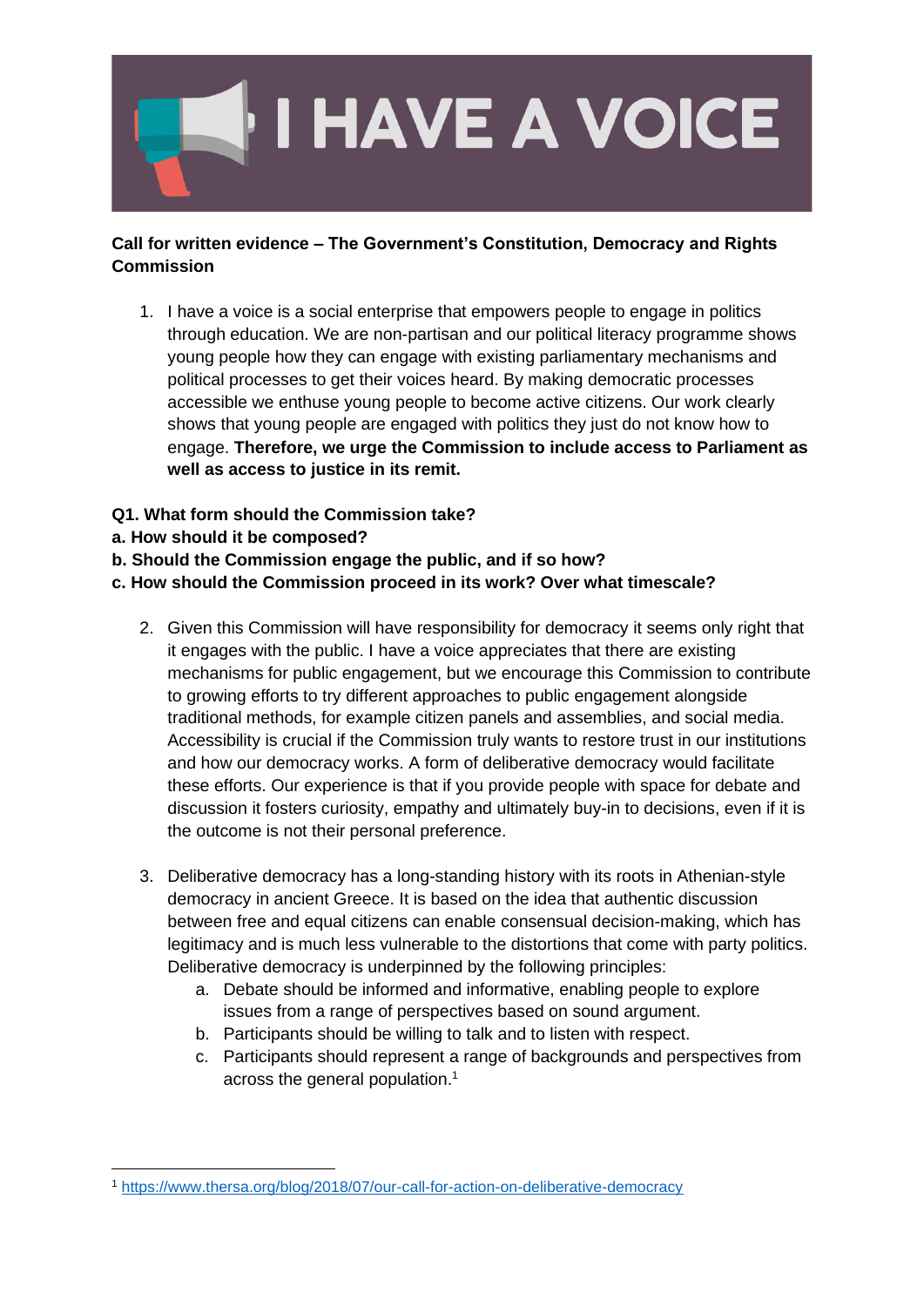- 4. The UK has gone some way to examine the potential for deliberative democracy mechanisms. **Therefore, as a minimum the Commission should analyse evidence from these efforts and make clear recommendations to the Government about whether these should be a standard component of legislative and policy decision-making, and suggest parameters for when these methods should be included alongside the existing representational system.** We appreciate there are some decisions, particularly those that have to made swiftly, which are well-suited to representative democracy. Therefore, setting parameters for how these two systems would complement one another would be, in our view, a useful output of the Commission.
- 5. One of the greatest policy challenges of our time is social care and more than one election has been lost because of the public's lack of understanding about how the current system works and therefore how proposals from across the political sphere would have been an improvement on the current system. This kind of informed and robust debate could be the key to unlocking what has now become a 'politically dangerous' problem to resolve and enable the Government to make long overdue life-or-death decisions about social care in England. Citizen Assemblies have been conducted on this topic by Involve and it came up with proposals similar to the Dilnot Commission<sup>2</sup>
- 6. Given our experience is working with young people and the education sector **it is our strong view that both young people and the teaching profession should be involved in the work of the Commission.** Citizenship is a core component of the national curriculum, but it is our understanding that teaching is of mixed quality because it is given differing levels of priority in different education institutes. I have a voice is embarking on a project to understand what teachers and young people think about the political elements of the citizenship curriculum and to seek their ideas on how teachers, the DfE, OFSTED and other interested parties can collaboratively ensure that all young people leave education with a sound basic knowledge of the UK's democratic system and crucially how they can engage with it meaningfully. A simple example is working with sixth forms and colleges to ensure all 16-18 year olds are registered to vote before they leave further education.
- 7. Rather than focusing on the timeframe we suggest the Committee focuses on what steps it would need to take to embed the principles of deliberative democracy in its work and then sets a realistic timeline for genuine democratic engagement with the public.

## **Q2. What should be the main purpose and output of the commission? a. How should the Commission report its findings?**

8. I have a voice is supportive of the existing range of areas, but strongly urges the Committee to include access to Parliament as well as access to justice.

<sup>2</sup> [https://www.involve.org.uk/our-work/our-projects/practice/how-can-we-find-sustainable-solution-funding](https://www.involve.org.uk/our-work/our-projects/practice/how-can-we-find-sustainable-solution-funding-adult-social-care)[adult-social-care](https://www.involve.org.uk/our-work/our-projects/practice/how-can-we-find-sustainable-solution-funding-adult-social-care)